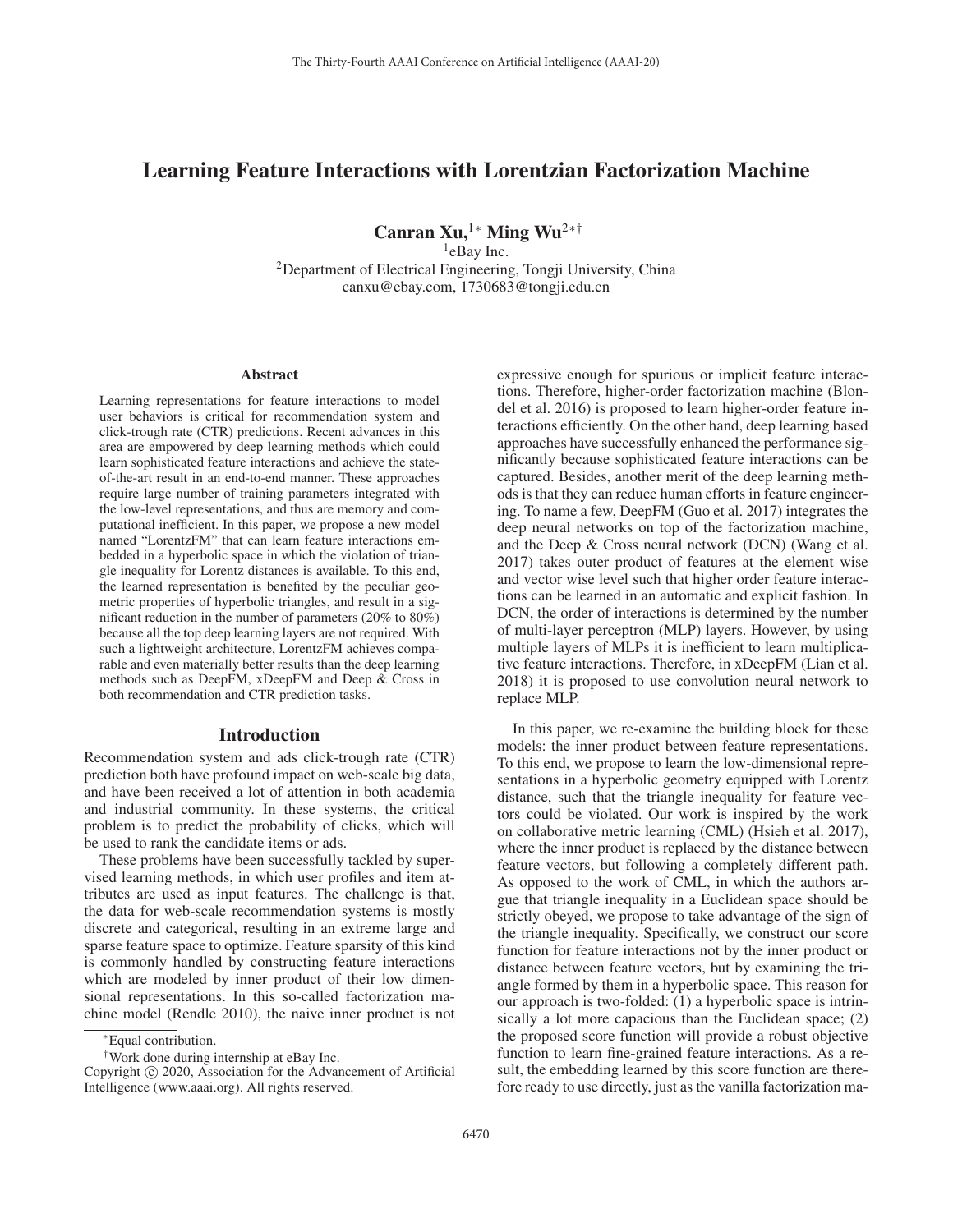chine. Our experiments on several benchmark datasets show that, even without using any deep learning layers on top of the embedding layer, the proposed approach will achieve the state-of-the-art performance with reducing up to 82.9% in training parameters and 69.7% in training time compared to the strong deep learning baselines such as DeepFM, DCN and xDeepFM.

### Our Contributions

Overall, the primary contributions of this paper can be summarized as follows:

- We propose to learn feature interactions with a score function measuring the validity of triangle inequalities. This score function is bounded and dimension agnostic, which opens up a novel viewpoint on learning the fine-grained structure of interacting features.
- We conduct extensive experiments on a wide range of real-world datasets. Our results demonstrate that LorentzFM achieves state-of-the-art performance, compared to existing deep learning approaches.
- We thoroughly investigate the number of training parameters and training time to understand its cost in resource.

#### Why Learning Triangle Inequality?

In this section, we first provide some technical background about hyperbolic geometry and Lorentz distance. With these definitions, we will show that Lorentz distances for a triangle could violate triangle inequality. The motivation is to show how it is related to the metric learning in Euclidean space.

#### Hyperbolic Geometry and Lorentz Distance

Hyperbolic geometry aims to study non-Euclidean space with a constant negative curvature. Due to its negative curvature, hyperbolic geometry has very different properties compared to the Euclidean geometry.

First, the circumference and area of a circle in the hyperbolic space grow exponentially with the radius, as opposed to the linear and quadratic growth rate in Euclidean space. Therefore, the capacity of embeddings in the hyperbolic space of the same upper bound in radius is much larger than its Euclidean counterpart. Secondly, the triangle inequality Eq. (6) with Lorentz distance defined in Eq. (5) defined therein can be violated. This property enables us to characterize the pairwise relation between points in the hyperbolic space by the sign of the inequality.

There are several important models of hyperbolic space for computation purpose: the Poincaré ball model, the hyperboloid model, the Klein model and so on. These models all describe the same geometry and can be connected by transformations that preserve geometric properties of the hyperbolic space such as isometry. In the following, we only introduce the technical basics of the hyperboloid model, which will be used throughout the paper.

Hyperboloid Model Let us define the Lorentzian inner product between **u**,  $\mathbf{v} \in \mathbb{R}^{n+1}$  as

$$
\langle \mathbf{u}, \mathbf{v} \rangle_{\mathcal{L}} = -u_0 v_0 + \sum_{i=1}^n u_n v_n.
$$
 (1)

The hyperboloid of dimension *n*,  $\mathcal{H}^{n,\beta} \subseteq \mathbb{R}^{n+1}$  consists of the following set of points:

$$
\mathcal{H}^{n,\beta} = \left\{ \mathbf{x} \in \mathbb{R}^{n+1} : ||x||_{\mathcal{L}}^2 = -\beta, x_0 \ge \beta \right\},\qquad(2)
$$

where  $||\mathbf{x}||_L^2 = \langle \mathbf{x}, \mathbf{x} \rangle_L$  is the Lorentzian norm of the vector **x**. With this definition, for every vector  $\mathbf{x} \in \mathcal{H}^{n,\beta}$ , the component  $x_0$  is not a free parameter, and is given by

$$
x_0 = \sqrt{\beta + \sum_{i=1}^{n} x_i^2}.
$$
 (3)

The associated geodesic distance between two points is given as

$$
d_{\ell}(\mathbf{u}, \mathbf{v}) = \operatorname{arccosh}(-\langle \mathbf{u}, \mathbf{v} \rangle_{\mathcal{L}}). \tag{4}
$$

Note that the origin vector of the hyperboloid model  $\mathcal{H}^{n,\beta}$ is  $\mathbf{0} = (\beta, 0, \dots, 0)$ , and its Lorentzian inner product with vector **x** is simply  $\langle 0, \mathbf{x} \rangle_{\mathcal{L}} = -x_0 \leq \beta$ .

When  $\beta = 1$ , the model is called a *unit* hyerboloid model, which will be used throughout the paper. Without introducing any confusions, we will simply call it hyperboloid model and use  $\mathcal{H}^n$  to denote  $\mathcal{H}^{n,1}$ .

Lorentz Distance The squared Lorentz distance, or Lorentz distance in short, between **u**,  $\mathbf{v} \in \mathcal{H}^n$  is given by

$$
d_{\mathcal{L}}^2(\mathbf{u}, \mathbf{v}) = ||\mathbf{u} - \mathbf{v}||_{\mathcal{L}}^2 = -2 - 2\langle \mathbf{u}, \mathbf{v} \rangle_{\mathcal{L}}.
$$
 (5)

It satisfies almost all axioms of Euclidean geometry but the triangle inequality, which is one of the most crucial geometric property with positive definitive Riemannian metric. It states that for any three points, **x**, **y** and **z**, any two pairwise distances  $d(\cdot, \cdot)$  should be greater or equal to the remaining pairwise distance:

$$
d(\mathbf{x}, \mathbf{y}) \le d(\mathbf{x}, \mathbf{z}) + d(\mathbf{z}, \mathbf{y}).\tag{6}
$$

In the hyperbolic space, the geodesic distance defined in Eq. (4) between three points also satisfies this property. However, the inequality could be violated with Lorentz distances, because the Riemannian metric is negative. Consider the triangle formed by the origin **0** and other two points u and v in Figure 1. When the two points are far apart on the opposite side of  $x_1$  axis, the triangle inequality is violated. On the other hand, the triangle inequality holds if the two points are on the same side of  $x_1$  axis.

#### Learning Triangle Inequalities

As pointed out in Hsieh et al. (2017), learning the distance in the embedding space rather than inner product has advantages to learn a fine-grained embedding space that could capture the representation not only for item-user interactions, but also for item-item and user-user distances. Essentially, the so-called metric learning scheme is blessed by the constraint of triangle inequality.

In contrast to collaborative metric learning scheme, we argue that the feature interaction between two points can be learned by the sign of the triangle inequality for Lorentz distance, instead of using the distance itself. Formally, our target score function is written as

$$
\mathcal{S}(\mathbf{x}, \mathbf{y}) = \frac{d_{\mathcal{L}}^2(\mathbf{x}, \mathbf{y}) - d_{\mathcal{L}}^2(\mathbf{x}, \mathbf{0}) - d_{\mathcal{L}}^2(\mathbf{0}, \mathbf{y})}{\langle \mathbf{0}, \mathbf{x} \rangle_{\mathcal{L}} \langle \mathbf{0}, \mathbf{y} \rangle_{\mathcal{L}}}, \qquad (7)
$$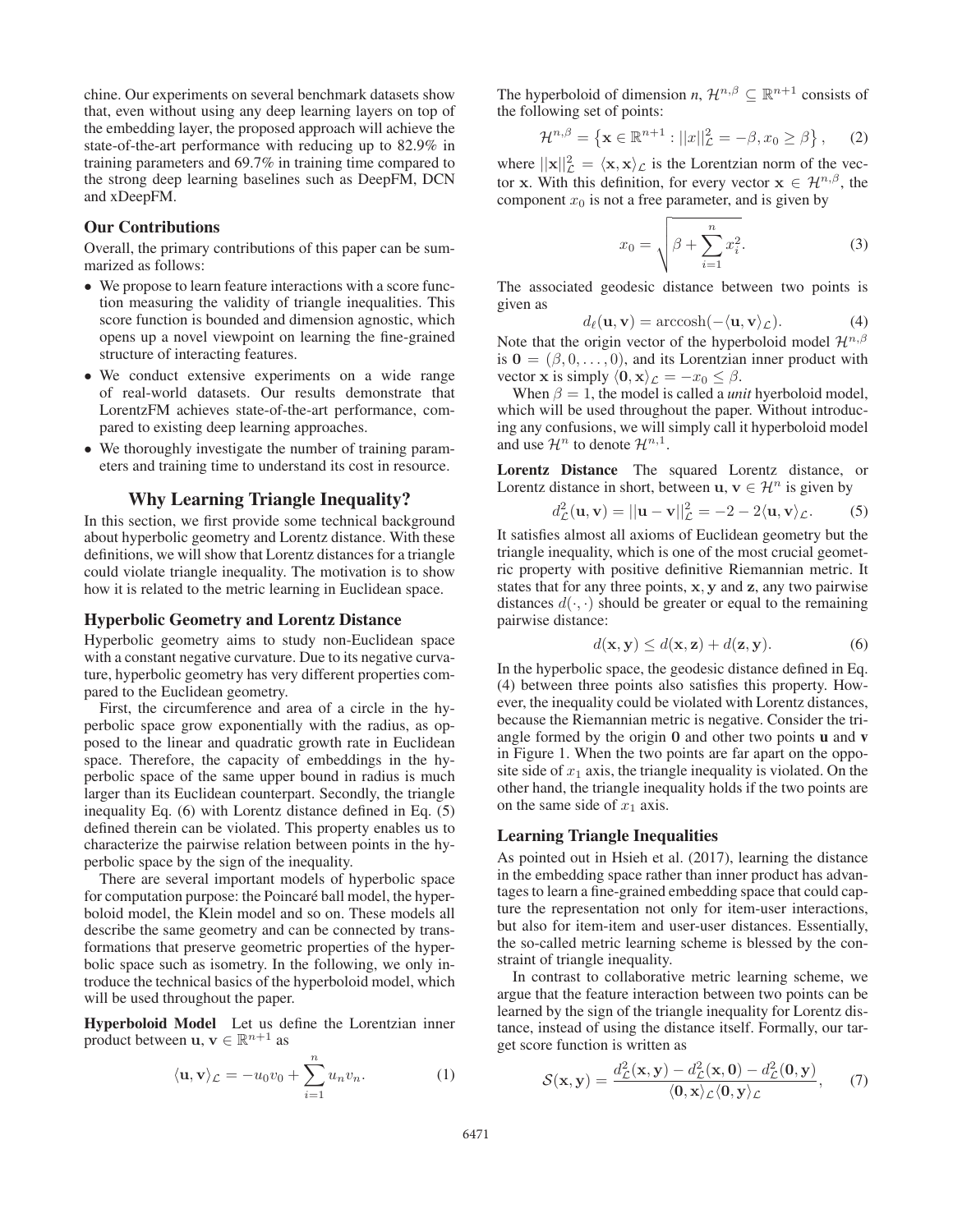

Figure 1: Visualization of the hyperboloid model  $\mathcal{H}^2$ . In this model, triangles could (a) violates Lorentz triangle inequality and (b) obeys triangle inequality for points on the hyperboloid.



Figure 2: The 2D landscape for the score function in the (a) triangle learning scheme (*e.g.*, Eq. (7)) and (b) metric learning scheme using geodesic distance in a 2D hyperboloid model.

where  $\mathbf{0} = (1, 0, \dots, 0)$  is the origin. The nominator is simply the difference between the two sides of the triangle inequality, and the denominator is used to bound the score function.

The advantage of using Eq. (7) is that, the function is bounded in [−0.5, 2] in all dimensions. Therefore, the score function is free from the curse of dimensionality, compared to the collaborative metric learning scheme. To illustrate the landscape of the function, we plot Eq. (7) for two points in 2D in Figure 2 (a). Because each point on the 2D hyperboloid has only one free parameter, we plot the landscape of the score function by setting the x-axis and y-axis corresponding to the free parameter of each point respectively in a 2D plane. We also plot the landscape for collaborative metric learning scheme using the geodesic distance defined in Eq. (4) in Figure 2 (b). By comparison, we can observe that the landscape for our approach is smooth and bounded, but the score function for collaborative metric learning scheme is unbounded. The bounded property is promising because the embedding vectors are free to be far away from the origin with a smooth growth in the score function.

# Lorentzian Factorization Machine

In this section, we first give an overview of our proposed Lorentzian Factorization Machine or *LorentzFM* for short, named after learning the triangle inequality equipped with Lorentz distance. Next, we describe each component of the model in some greater details. Finally, we present a detailed

description of how to optimize the model.



Figure 3: The architecture of LorentzFM. It comprises an input layer, a Lorentz embedding layer and a triangle pooling layer to aggregate feature interactions.

# **Overview**

The goal of our approach is to map the original sparse features into a low-dimensional space. As shown in Figure 3, our purposed method takes the sparse feature vector  $\mathcal{V}_x$  as input, followed by a Lorentz embedding layer that projects all features into the same hyperbolic space. Next, we feed the embeddings of all fields into a novel triangle pooling layer, which is coined as an aggregation function of all feature pairs to measure the soft "validness" of triangle inequality in overall. Unlike the recent state-of-the-arts neural architectures built upon Euclidean embeddings, LorentzFM does not need any extra parameters. In particular, for given sparse input  $V_x$ , the output of the pooling layer is the model output score:

$$
\hat{S}_{LFM}(\mathcal{V}_x) = \sum_{i,j=1, i \neq j}^{d} \mathcal{T}(\mathbf{v}_i, \mathbf{v}_j) x_i x_j,
$$
 (8)

where  $\mathbf{v}_i, \mathbf{v}_k \in \mathcal{H}^n$  are embedding vector for each input feature field, and  $\mathcal{T}(\cdot, \cdot)$  is the feature interaction function. Although formally in Eq. (8) the linear term is missing, it actually reappears in the pooling function,  $\mathcal{T}(\cdot, \cdot)$ , as shown later.

### Lorentz Embedding Layer

The embedding layer is a lookup table to project sparse features to low-dimensional dense vectors in the Lorentz space. Formally, let  $\mathbf{v}^k \in \mathcal{H}^n$  be the embedding vector for the k-th feature, whereas the 0-th component is given by the constraint as Eq. (3).

In some cases, categorical features can be multi-valued. For example, the genre of movie "Titanic" could be either "Drama" or "Romance". We use multiple fields for these categorical features under a universal encoding and pad them with "unknown" tags to ensure each sample is aligned in feature dimension.

### Triangle Pooling Layer

We then feed the embedding vectors into the triangle pooling layer, which is an aggregation function that converts a set of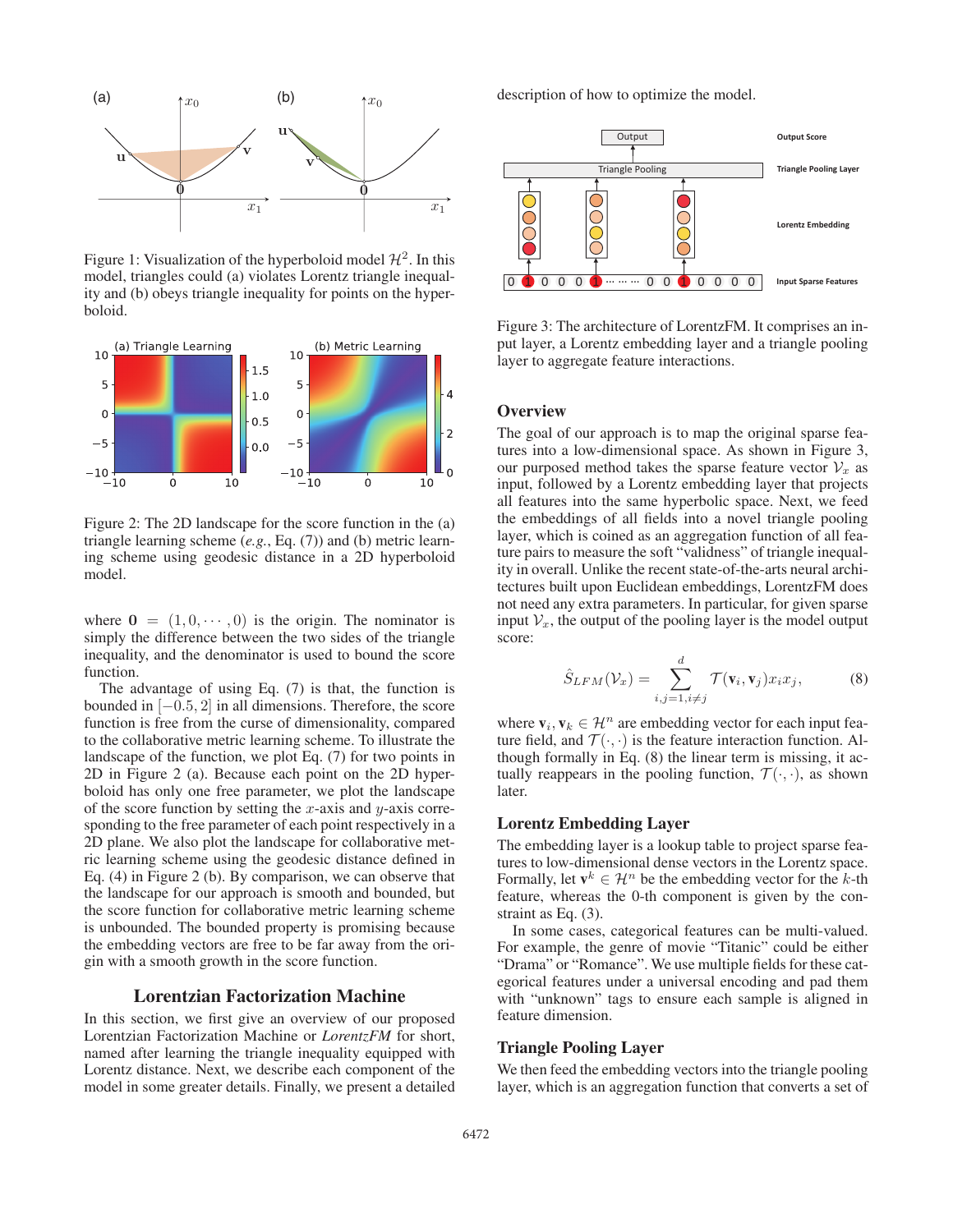embedding vectors to one vector:

$$
\mathcal{T}(\mathbf{u}, \mathbf{v}) = \frac{d_{\mathcal{L}}^2(\mathbf{u}, \mathbf{v}) - d_{\mathcal{L}}^2(\mathbf{0}, \mathbf{u}) - d_{\mathcal{L}}^2(\mathbf{0}, \mathbf{v})}{2 \langle \mathbf{0}, \mathbf{u} \rangle_{\mathcal{L}} \langle \mathbf{0}, \mathbf{v} \rangle_{\mathcal{L}}}
$$
  
= 
$$
\frac{1 - \langle \mathbf{u}, \mathbf{v} \rangle_{\mathcal{L}} - u_0 - v_0}{u_0 v_0}
$$
(9)  
= 
$$
\frac{1 - \langle \mathbf{u}, \mathbf{v} \rangle_{\mathcal{L}}}{u_0 v_0} - \underbrace{\left(\frac{1}{u_0} + \frac{1}{v_0}\right)}_{\text{linear term}}.
$$

In the second line we use the definition of Lorentz distance and Lorentz inner product. Owing to the normalization denominator, the linear term emerges, as shown in the last line.

# Objective and Learning

The objective function to optimize both recommendation system and CTR prediction is the binary cross-entropy (BCE):

$$
\arg\min_{\theta} \sum_{i} -y_i \log(p_i) - (1 - y_i) \log(1 - p_i), \quad (10)
$$

where  $p_i$ s are the probabilities for the *i*-th sample input vector  $\mathcal{V}_x^{(i)}$  and computed as  $p_i = \sigma(\hat{S}_{LFM}(\mathcal{V}_x^{(i)}))$ , and  $y_i$ s are the true labels. Even though Bayesian Personalized Ranking (BPR) loss (Rendle et al. 2009) proves to be useful in common recommendation systems, we do not use it because the BCE loss is sign-sensitive, which is the desired property, while the BPR loss is not.

The parameters of our model are learned by using Riemanian stochastic gradient descent (RSGD) (Bonnabel 2013). As shown by Nickel and Kiela (2018), the parameters are updated by the following form

$$
\theta_{t+1} = \exp_{\theta_t}(-\eta \operatorname{grad} f(\theta_t)),\tag{11}
$$

where grad  $f(\theta_t)$  is the gradient defined in the Riemannian manifold and  $\eta$  is the learning rate. The Riemanian gradient is obtained by multiplying the gradient in the Euclidean space by the Lorentz metric, and then performing an orthogonal projection onto the tangent space spanned by the current parameter set. Finally, the parameter update is given by the following exponential map

$$
\exp_{\theta_t}(\mathbf{x}) = \cosh(||\mathbf{v}||_{\mathcal{L}})\mathbf{x} + \sinh(||\mathbf{v}||_{\mathcal{L}})\frac{\mathbf{v}}{||\mathbf{v}||_{\mathcal{L}}}
$$
(12)

which maps a tangent vector **v** in the tangent space onto the Lorentz manifold. Details can be found in Nickel and Kiela (2018).

Since the score function Eq. (7) is bounded and dimension independent, it is not necessary to apply an  $L_2$  regularization term over the embedding vector, because it will create a resisting gradient towards the origin of the hyperboloid model.

### Experiment

In this section, we evaluate LorentzFM with four real-word datasets. We aim to answer the following research questions:

• RQ1: Compared with the state-of-the-art deep learning based methods, how does our method perform?

- RO2: What is the resource cost for LorentzFM compared to existing deep learning based methods?
- RQ3: How can we interpret feature interactions learned by LorentzFM?

|              | Steam  | MovieLens | <b>KKB</b> <sub>ox</sub> | $Avaru^{\dagger}$ |
|--------------|--------|-----------|--------------------------|-------------------|
| #Samples     | 1.23M  | 573K      | 2.67M                    | 40.4M             |
| #User Fields |        | 5         |                          |                   |
| #Item Fields | 11     | 7         | 6                        |                   |
| #Fields      | 12     | 12        | 12                       | 21                |
| #Users       | 26.6K  | 6.0K      | 21.1K                    |                   |
| #Items       | 5.9K   | 3.1K      | 9.3K                     |                   |
| #Features    | 46.2K  | 9.4K      | 38.2K                    | 972K              |
| Sparsity     | 99.22% | 96.85%    | 98.64%                   |                   |

Table 1: Statistics of datasets after data preprocessing. † In Avazu dataset there are no explicit indicators for item ID and user IDs, so we leave the corresponding rows blank.

#### Datasets and Preprocessing

We use Steam, MovieLens and KKBox datasets to evaluate the recommendation task and Avazu dataset for the CTR task. The datasets are briefly described as follows.

- Steam<sup>1</sup> is a dataset crawled from Steam database, which includes rich information such as users' playing hours, games' price, category and publisher *etc*. We keep positive samples by setting the threshold of playing hours to 100.
- MovieLens<sup>2</sup> is a set of benchmark datasets for evaluating recommendation algorithms. We use the MovieLens 1M version and keep samples with ratings above 3.
- KKBox<sup>3</sup> dataset is adopted from the WSDM cup 2018 Challenge provided by the music streaming service KKBox. This dataset includes demographic information about the users and structured meta data about the songs. The original dataset has a binary label and we only keep the positive samples.
- Avazu<sup>4</sup> is an ads click-through dataset with more than 40 millions instances. It consists of 10 days of ad clickthrough data with only sparse features.

For the three recommendation datasets we process the dataset as follows: (1) keeping only positive ratings as described above and filter the {KKBox, Steam, MovieLens} dataset to  $\{20, 20, 5\}$ -core setting; (2) randomly splitting {10K, 10K} samples for {validation, testing}, and the rest as training set. For the Avazu dataset, we remove the timestamp field and then replace features less than 5 times by a universal "unknown" tag. We randomly select 80% samples for

<sup>1</sup> http://cseweb.ucsd.edu/∼jmcauley/datasets.html#steam data

<sup>2</sup> https://grouplens.org/datasets/movielens/1m/

<sup>3</sup> https://www.kaggle.com/c/kkbox-music-recommendationchallenge

<sup>4</sup> https://www.kaggle.com/c/avazu-ctr-prediction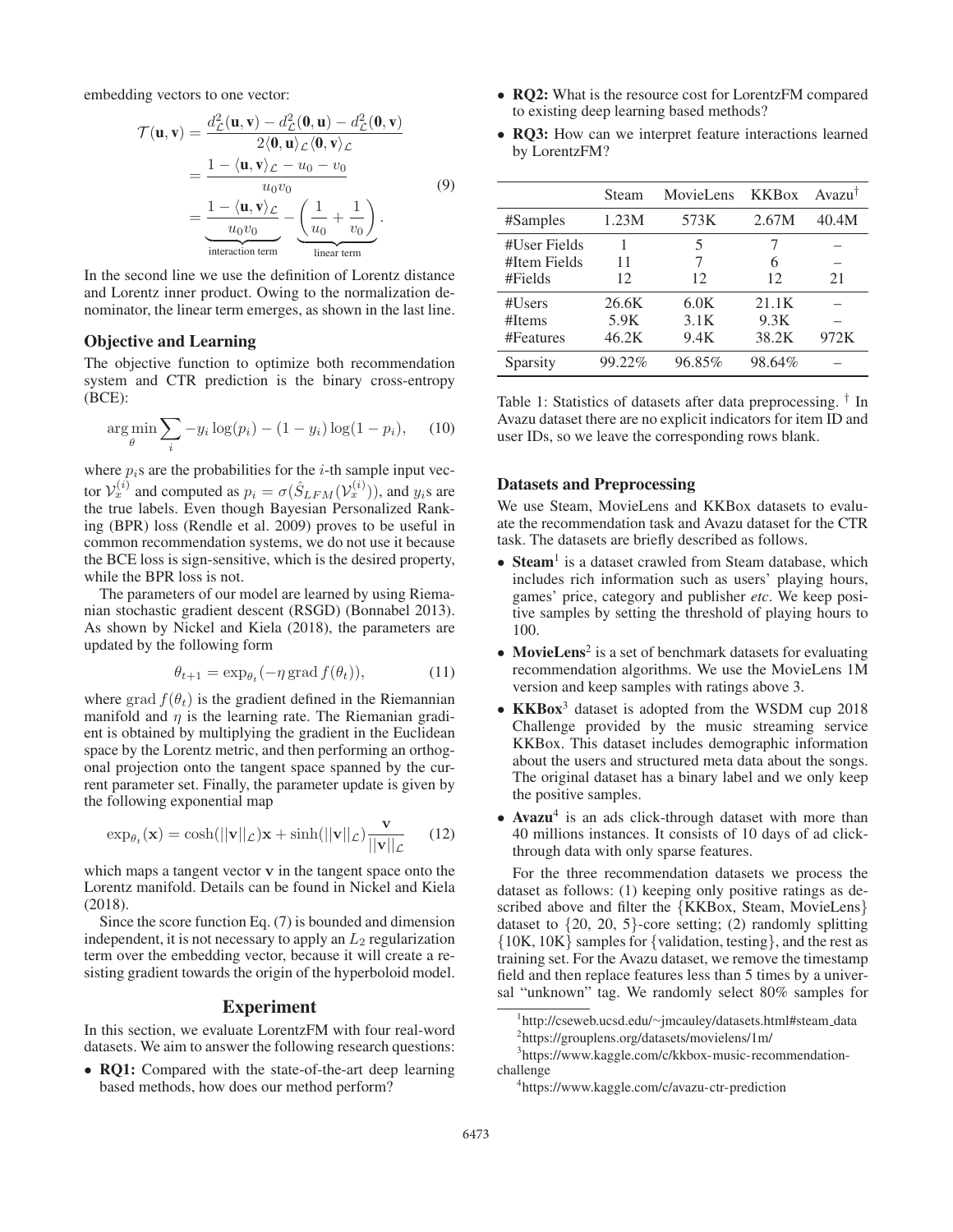|            | <b>Steam</b> |        | MovieLens   |            |        | <b>KKBox</b> |            |        | Avazu       |            |         |
|------------|--------------|--------|-------------|------------|--------|--------------|------------|--------|-------------|------------|---------|
|            | <b>MRR</b>   | HR@10  | <b>NDCG</b> | <b>MRR</b> | HR@10  | <b>NDCG</b>  | <b>MRR</b> | HR@10  | <b>NDCG</b> | <b>AUC</b> | Logloss |
| FM         | 0.1042       | 0.1898 | 0.2376      | 0.0638     | 0.1258 | 0.1966       | 0.0578     | 0.0998 | 0.1735      | 0.7582     | 0.3920  |
| <b>NFM</b> | 0.1213       | 0.2286 | 0.2591      | 0.0723     | 0.1446 | 0.2082       | 0.0586     | 0.1086 | 0.1779      | 0.7641     | 0.3884  |
| DeepFM     | 0.1284       | 0.2408 | 0.2664      | 0.0780     | 0.1548 | 0.2143       | 0.0637     | 0.1140 | 0.1843      | 0.7674     | 0.3864  |
| xDeepFM    | 0.1228       | 0.2316 | 0.2615      | 0.0791     | 0.1570 | 0.2156       | 0.0639     | 0.1148 | 0.1846      | 0.7677     | 0.3865  |
| <b>DCN</b> | 0.1213       | 0.2261 | 0.2598      | 0.0749     | 0.1512 | 0.2119       | 0.0644     | 0.1136 | 0.1848      | 0.7677     | 0.3863  |
| LorentzFM  | 0.1362       | 0.2592 | 0.2746      | 0.0780     | 0.1533 | 0.2129       | 0.0733     | 0.1295 | 0.1938      | 0.7775     | 0.3828  |

Table 2: Best performance of each model with fixed embedding size 10 on the test set.

training and, 10% for validation and 10% for testing. Data statistics are shown in Table 1.

#### Experiment Settings

Evaluation Metrics For each positive user-item pair in the recommendation task, we calculate the following three ranking metrics to evaluate the performance over *all* unobserved samples:

- MRR is the average of the reciprocal ranks of the test items by their scores over the entire ranking list.
- HR@10 measures the relative orders among positive and negatives within the top 10 of the ranking list.
- NDCG accounts for the position of the test items by assigning higher scores to top ranks over the entire ranking list.

For the CTR prediction task, we use AUC (Area Under the ROC curve) and logloss (binary cross-entropy) for evaluation. AUC measures the probability that an instance prediction will be ranked a higher score to a randomly chosen negative item, and in contrast logloss measures the distance between the predicted score and the ground truth label for each sample.

Compared Baselines We consider the following models are our baselines:

- FM (Rendle 2010) combines the second-order feature interaction as well as a first order term.
- NFM (He and Chua 2017) can learn implicit high-order features by stacking MLP on top of the FM model.
- DCN (Wang et al. 2017) concatenates MLP and Cross Network, which takes outer product of concatenated feature vector at bit-wise level. It can extract both the implicit and explicit high-order features.
- **DeepFM** (Guo et al. 2017) combines the FM model and deep MLP to get the low and high-order features.
- xDeepFM (Lian et al. 2018) takes out product at the vector-wise level and applies the convolution layers to get the high-order explicit and implicit features.

### Training Details

We implement LorentzFM and all baselines in PyTorch<sup>5</sup> (Paszke et al. 2017), and for each model the reported performance is given by performing grid search over the hyperparameters on the validation set, with early stopping at 20 epochs. The embedding size is set to 10 for all models for fair comparisons. For the recommendation task, for eachitem pair in the training set, we randomly sample 10 unobserved items together with the given user as negative samples. MRR is the metric for early stopping. For the CTR task, we use the original binary labels for training, and logloss is monitored for early stopping .

LorentzFM Details Burn-in period is set to 25 epochs. For the recommendation task, we tune the learning rate  $\in$ [0.05, 0.1, 0.2, 0.3] with RSGD and batch size  $\in$  [64, 128, 256, 512]. For the CTR prediction task, the learning rate is tuned  $\in [0.1, 0.2, 0.3]$  and batch size is set to 4096.

Baselines Details The loss function is BPR loss for the recommendation task and BCE loss for the CTR task. We tune the dropout rate  $p \in \{0, 0.1, \ldots, 0.5\}$ , the MLP layers  $\in$  [[512, 256], [400, 400], [100, 100]], and the batch size  $\in$ [64, 128, 256, 512]. Learning rate is set to 0.001 with Adam optimizer (Kingma and Ba 2015). We use an  $L_2$  regularization with  $\lambda = 10^{-5}$ . For the CTR prediction task, all hyperparameters except for the embedding size are set identical to the original paper.

#### Performance Comparison (RQ1)

Table 2 reports our experiment results of each individual model on the four datasets with fixed embedding size 10. For each dataset, all the deep learning methods (NFM, DeepFM, xDeepFM and DCN) substantially outperform FM. It is expected because additional neural net layers built on top of the second-order feature interaction layer will incorporate higher-order feature interactions. The performance between these deep learning models are close upon finetuning over the hyper-parameters. Surprisingly, LorentzFM achieves even better results compared to these deep learning models significantly except for the MovieLens dataset. We observe that in MovieLens the number of sparse features is 5-100 times smaller than the other three datasets, which reflects that LorentzFM is especially powerful when the data is extremely sparse.

<sup>5</sup> https://pytorch.org/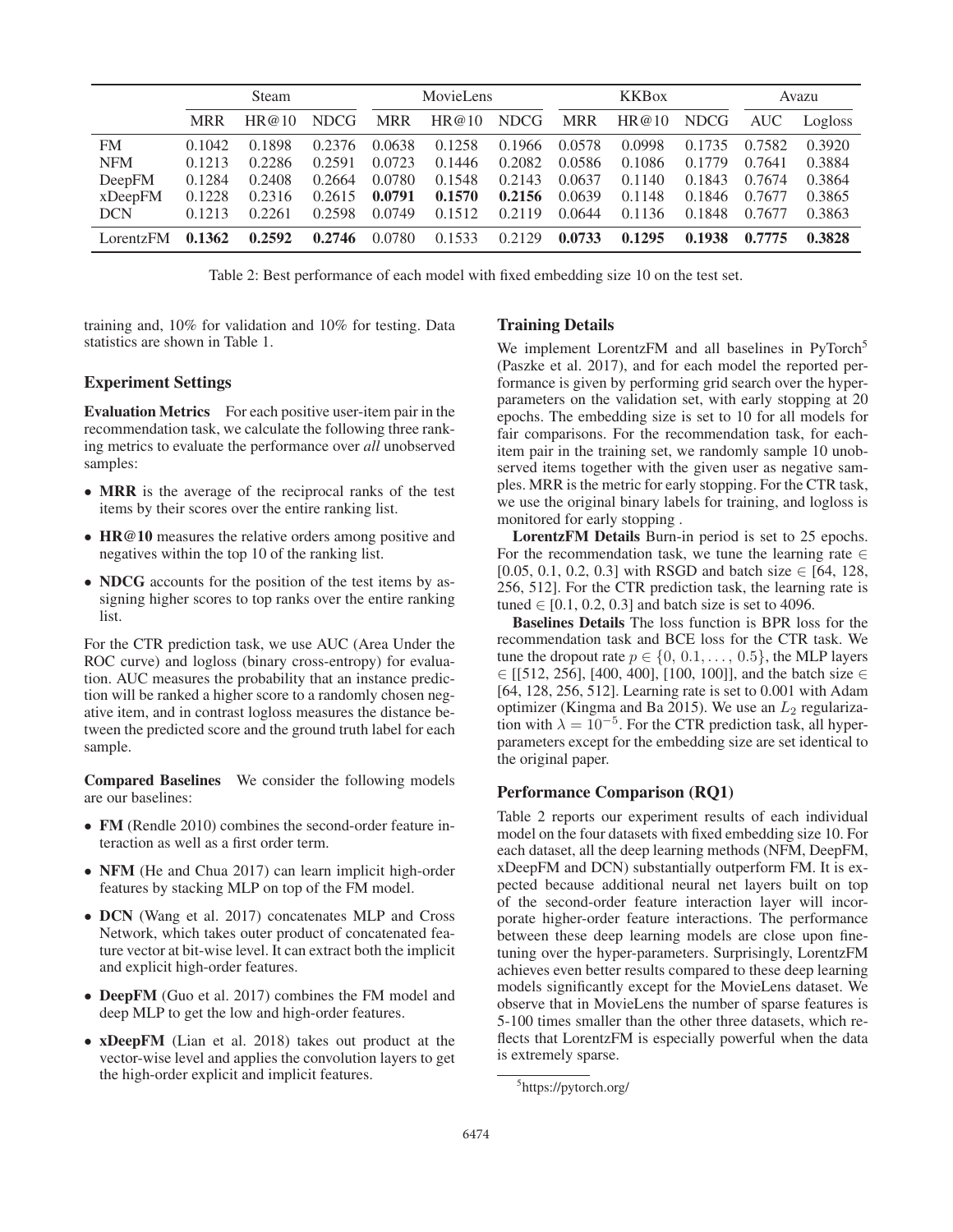

Figure 4: Performance comparison on the test set *w.r.t.* different embedding sizes for the Steam dataset.

|             | # Training Parameters |                  |                          |          | Training Time per Epoch (seconds) |           |                          |         |
|-------------|-----------------------|------------------|--------------------------|----------|-----------------------------------|-----------|--------------------------|---------|
|             | Steam                 | <b>MovieLens</b> | <b>KKB</b> <sub>ox</sub> | Avazu    | <b>Steam</b>                      | MovieLens | <b>KKB</b> <sub>ox</sub> | Avazu   |
| <b>FM</b>   | 507 <sub>k</sub>      | 103k             | 420k                     | 10.68M   | 124.0                             | 82.4      | 648.3                    | 312.1   |
| <b>NFM</b>  | 519k                  | 115k             | 432k                     | 11.36M   | 158.7                             | 87.7      | 746.6                    | 478.2   |
| DeepFM      | 717k                  | 313k             | 634k                     | 11.10M   | 159.2                             | 87.1      | 693.3                    | 450.7   |
| xDeepFM     | 865k                  | 498k             | 808k                     | 11.46M   | 391.0                             | 223.4     | 1340.2                   | 1459.8  |
| <b>DCN</b>  | 530 <sub>k</sub>      | 126k             | 444k                     | 11.24M   | 152.6                             | 62.16     | 666.8                    | 547.2   |
| LorentzFM   | 415k                  | 85k              | 344k                     | 8.75M    | 160.7                             | 67.6      | 664.2                    | 522.2   |
| $-\Delta\%$ | 21.8%                 | 82.9%            | 57.4%                    | $22.1\%$ | $-8.1\%$                          | 69.7%     | 50.4%                    | $4.6\%$ |

Table 3: Number of training parameters and training time per epoch according to the best performance in Table 2. The last row corresponds to the reduced percentage in training parameters or training time of LorentzFM, compared to the best performed baseline.

In order to understand the impact of embedding size on LorentzFM as well as the compared baselines, we conduct control experiments on the Steam dataset by holding the best hyper-parameter settings for each model in Table 2, while varying the embedding size  $\in$  [5, 10, 15, 20]. Figure 4 demonstrates that in general the performance of all models increases with embedding size except for FM. Note that the performance of LorentzFM surpasses over other deep learning methods at embedding size  $\in$  [10, 15, 20].

# Resource Cost Comparison (RQ2)

Table 3 compares the amount of training parameters and the training time per epoch between LorentzFM and the best tuned baselines. In order to compare the training time fairly, we use the same batch size for each model. The number of training parameters for LorentzFM is 9 times feature size, because the zeroth component of each embedding vector is not a free parameter. In the last row of Table 3, we show the reduced percentage of the corresponding training parameters and training time when LorentzFM is compared with the best performing baseline. Because LorentzFM does not need any deep learning layers on top of the triangle pooling layer, it could reduce up to 82.9% training parameters and 69.7% in training time compared to xDeepFM.

## Case Study (RQ3)

The fine-grained feature interactions are the essence for LorentzFM to outperform deep learning models. Therefore,

it is expected that the structure of the feature interactions is capable to explain the human behavior. To demonstrate this, we sample a typical user (user ID "76561198071045315") whose almost *all* positive ratings are free in price from the Steam dataset. We then plot the heatmap of feature interaction score of a positive item and a negative item from the test set for both LorentzFM and FM. The result is shown in Figure 5, in which we mask the diagonal elements. From the heatmap we observe the following:

- For the positive sample, the game is free of charge. The feature interaction score between "UserID" and "Price" learned by LorentzFM is highlighted with score 0.4, indicating that price free is strongly preferred by the user, see Figure 5 (a). However, as shown in Figure 5 (c), the information about this fine structure is missing in the heatmap for FM, because the inner product between the embedding of this "UserID" and "Price" is -0.14.
- For the negative sample, the price of the game is \$14.99. In this case, the score learned by LorentzFM between "UserID' and "Price" is the most negative among others, as shown in Figure 5 (b), meaning that the negative sample is recognized mostly due to its price. On the other hand, the inner product between "UserID" and "Price" is not dominating for FM.

This case study shows that compared to FM, the interactions between feature pairs learned from LorentzFM are more informatively related to the underlying facts according to the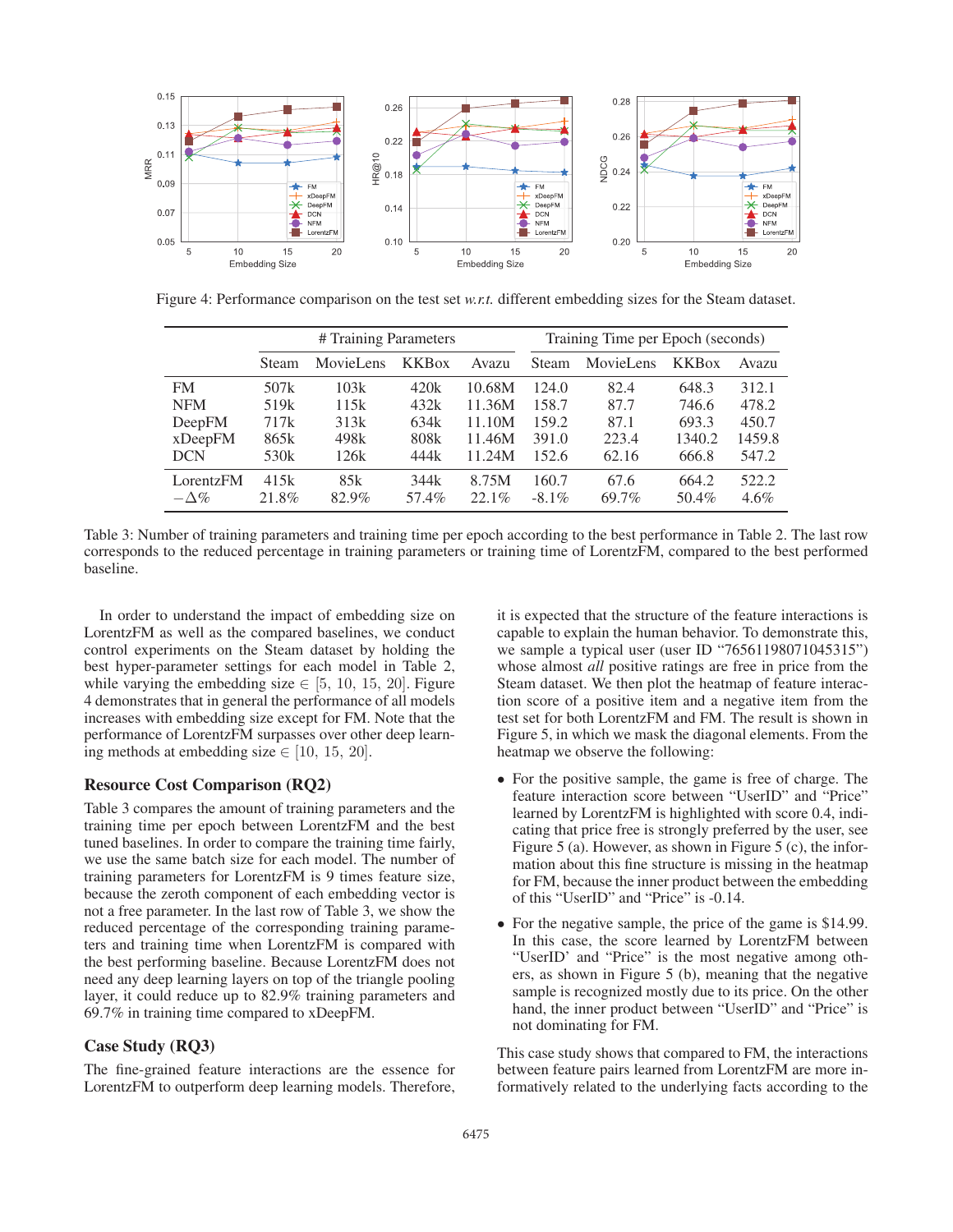

Figure 5: Visualization of the heatmap of score functions from LorentzFM for (a) a positive sample and (b) a negative sample, and from FM for the same (c) positive sample and (d) negative sample.

sign and the magnitude of the pairwise score.

# Related Work

Factorization machine (FM) (Rendle 2010) and field-aware factorization machine (FFM) (Juan et al. 2016) are two of the most well-known models for both recommendation systems and CTR predictions. FM models the sparse feature interactions by learning latent factors, and FFM introduced field aware factors to increase the model capacity and expressiveness. However, FFM consumes huge memory due to its field awareness and henceforth its scalability is restricted. Therefore, higher-order factorization machine (Blondel et al. 2016) is proposed to model feature interactions beyond quadratic level.

The research community of CTR prediction recently pays more attention to the deep learning models, due to their strong capabilities in feature extraction. Wide & Deep model was initially introduced for jointly training wide linear models and deep neural networks to capture both shallow and deep representations. However, these advances still require manual efforts for feature engineering in advance of model training stage. DeepFM (Guo et al. 2017), Neural FM (He and Chua 2017) and Deep & Cross Network (Wang et al. 2017) are representative models to combine low-order and high-order feature interactions to improve the performance in CTR in an automatic manner. Product-based Neural Networks (Qu et al. 2016) tries to capture high-order feature interactions by involving a product layer on top of the embedding layer. Apart from the advances in model architectures, attention mechanism, which first appears in neural machine translation models to learn a weighted sum of model outputs, also finds its impact for CTR and recommendation systems. Works that incorporate attention mechanism include Deep Interest Network (Zhou et al. 2018), Attentional Factorization Machine (Xiao et al. 2017) and AutoInt (Song et al. 2019).

Traditional research on recommendation system tries to learn latent factors for user and items based on their preferences (Salakhutdinov and Mnih 2007; Wang, Wang, and Yeung 2015). In these works, learning latent factors by factorizing the interaction matrix is equivalent to using Euclidean inner product of embeddings of user, item and their side information. Our work is inspired by the seminal paper collaborative metric learning (Hsieh et al. 2017) which argues that inner product formulation will result in violation of triangle inequality in Euclidean space. The authors propose to learn not only user-item, but also user-user and item-item distances. This idea is later on generalized to use hyperbolic distance (Vinh et al. 2018; Chamberlain et al. 2019) for recommendation systems, accompanied by the recent advances in hyperbolic representation learning and hyperbolic neural networks (Nickel and Kiela 2017; 2018; Ganea, Bécigneul, and Hofmann 2018; Sala et al. 2018; Law et al. 2019; Gülçehre et al. 2019; Bécigneul and Ganea 2019). While hyperbolic representation seems eminent over Euclidean representations in many applications, especially for problems with underlying hierarchical structures, previous study focus on learning the distances rather than the violation of triangle inequalities in terms of Lorentz distance. Besides, another type of approach to model feature interactions is to replace the inner product in the FM by circular correlation or circular convolution, as shown in Tay et al. (2019).

# Conclusion

In this paper, we present a lightweight yet effective model named LorentzFM for recommendation and CTR prediction tasks. We propose a new score function by characterizing if the triangle inequality for Lorentz distance is violated or not in the hyperboloid model. Our model is advantageous with its capability in modeling feature interactions with the underlying geometry, without using any deep learning layers. Empirical experiment results on four real-world benchmark dataset show that LorentzFM achieves the state-of-the-art performance, outperforming multiple existing deep learning baselines, while using fewer training parameters and less training time.

### Acknowledgements

The authors thanks Vivian Tian, Alan Lu, Hua Yang and Xiaoyuan Wu for their supports, and anonymous reviewers for their valuable comments.

### References

Bécigneul, G., and Ganea, O. 2019. Riemannian adaptive optimization methods. In *7th International Conference on Learning Representations, ICLR 2019*.

Blondel, M.; Fujino, A.; Ueda, N.; and Ishihata, M. 2016. Higher-order factorization machines. In *Advances in Neural Information Processing Systems 29, 2016*, 3351–3359.